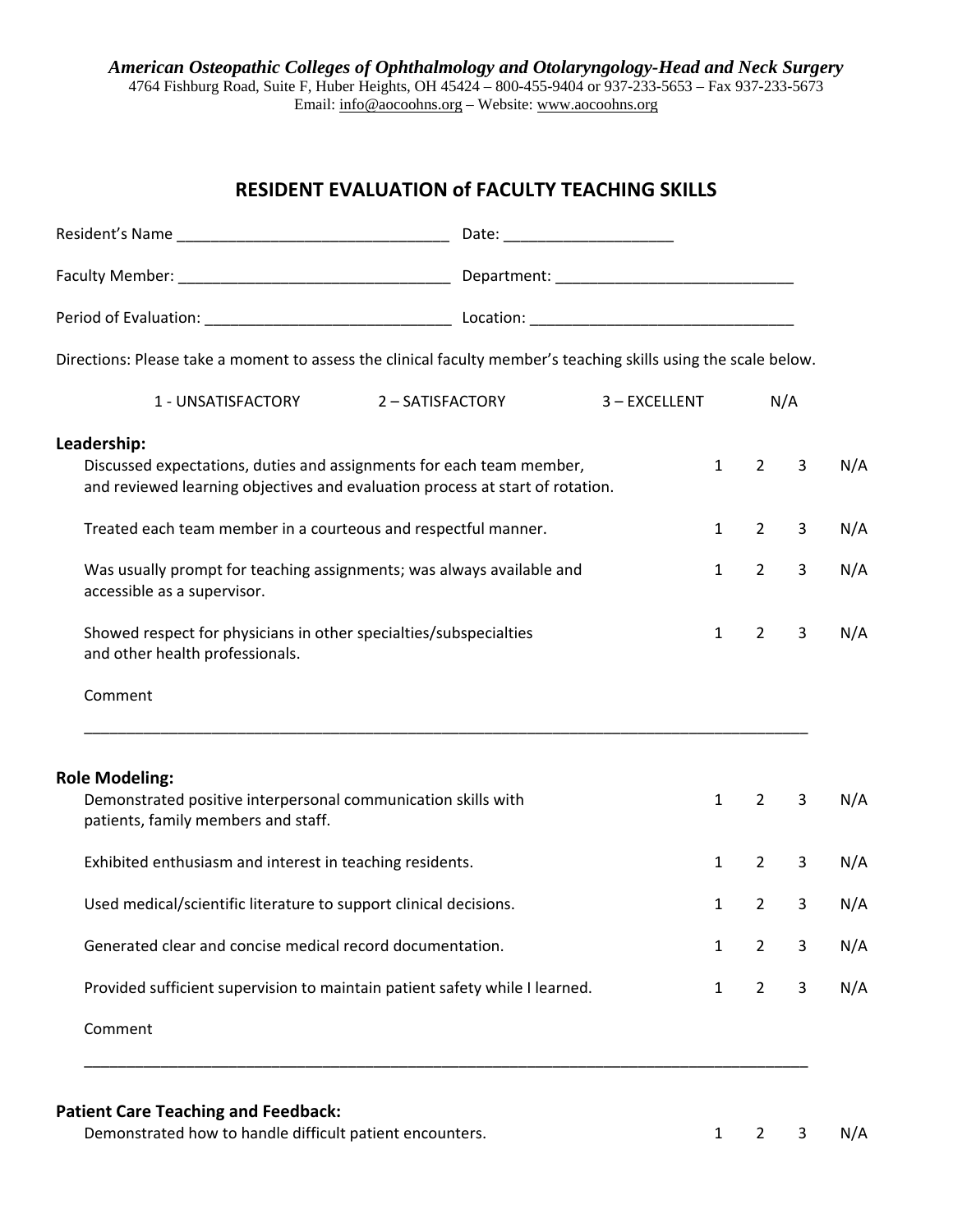| Demonstrated how to perform special physical exam techniques and/or.<br>procedures, and observed me during my initial attempt.                                                                                                                                                                                        | 1                | $\overline{2}$                                                       | 3                | N/A                      |
|-----------------------------------------------------------------------------------------------------------------------------------------------------------------------------------------------------------------------------------------------------------------------------------------------------------------------|------------------|----------------------------------------------------------------------|------------------|--------------------------|
| Asked thought provoking questions to help me develop my critical<br>thinking skills and clinical judgment.                                                                                                                                                                                                            | 1                | $\overline{2}$                                                       | $\mathbf{3}$     | N/A                      |
| Shared his/her own thought processes when discussing patient work-ups<br>and patient care decisions with the team.                                                                                                                                                                                                    | 1                | $\overline{2}$                                                       | 3                | N/A                      |
| Highlighted important aspects of patient case and often generalized<br>to broader medical concepts and principles.                                                                                                                                                                                                    | 1                | $\overline{2}$                                                       | 3                | N/A                      |
| Integrated social/ethical aspects of medicine (cost containment, patient rights,<br>humanism) into discussions about patient care.                                                                                                                                                                                    | 1                | $\overline{2}$                                                       | $\mathbf{3}$     | N/A                      |
| Provided guidance and specific instructive feedback to help me correct<br>surgical mistakes and/or increase my knowledge base.                                                                                                                                                                                        | 1                | $\overline{2}$                                                       | $\mathbf{3}$     | N/A                      |
| Taught surgical techniques in a collegial manner without insults, sarcasm or<br>personal put-downs.                                                                                                                                                                                                                   | 1                | $\overline{2}$                                                       | 3                | N/A                      |
| Comment                                                                                                                                                                                                                                                                                                               |                  |                                                                      |                  |                          |
| Accurately and clearly explained diagnostic information to me.<br>Demonstrated deductive reasoning skills.<br>Demonstrated appropriate and well developed clinical skills.<br>Maintained up-to-date clinical knowledge that included evidence-based<br>medicine from the literature and practice patterns.<br>Comment | 1<br>1<br>1<br>1 | $\overline{2}$<br>$\overline{2}$<br>$\overline{2}$<br>$\overline{2}$ | 3<br>3<br>3<br>3 | N/A<br>N/A<br>N/A<br>N/A |
| <b>Didactic (Classroom) Instruction:</b><br>Was usually prompt for teaching sessions; kept interruptions to a minimum<br>and kept discussions focused on case or topic.                                                                                                                                               | 1                | $\overline{2}$                                                       | 3                | N/A                      |
| Gave lecture presentations that were well-organized and interactive<br>(i.e. provided opportunities for questions).                                                                                                                                                                                                   | 1                | $\overline{2}$                                                       | 3                | N/A                      |
| Provided references or other materials that stimulated me to read,<br>research, and review pertinent topics.                                                                                                                                                                                                          | 1                | $\overline{2}$                                                       | 3                | N/A                      |
| Participated in Journal Club                                                                                                                                                                                                                                                                                          | 1                | $\overline{2}$                                                       | 3                | N/A                      |
| Participated in M & M conferences                                                                                                                                                                                                                                                                                     | 1                | 2                                                                    | 3                | N/A                      |